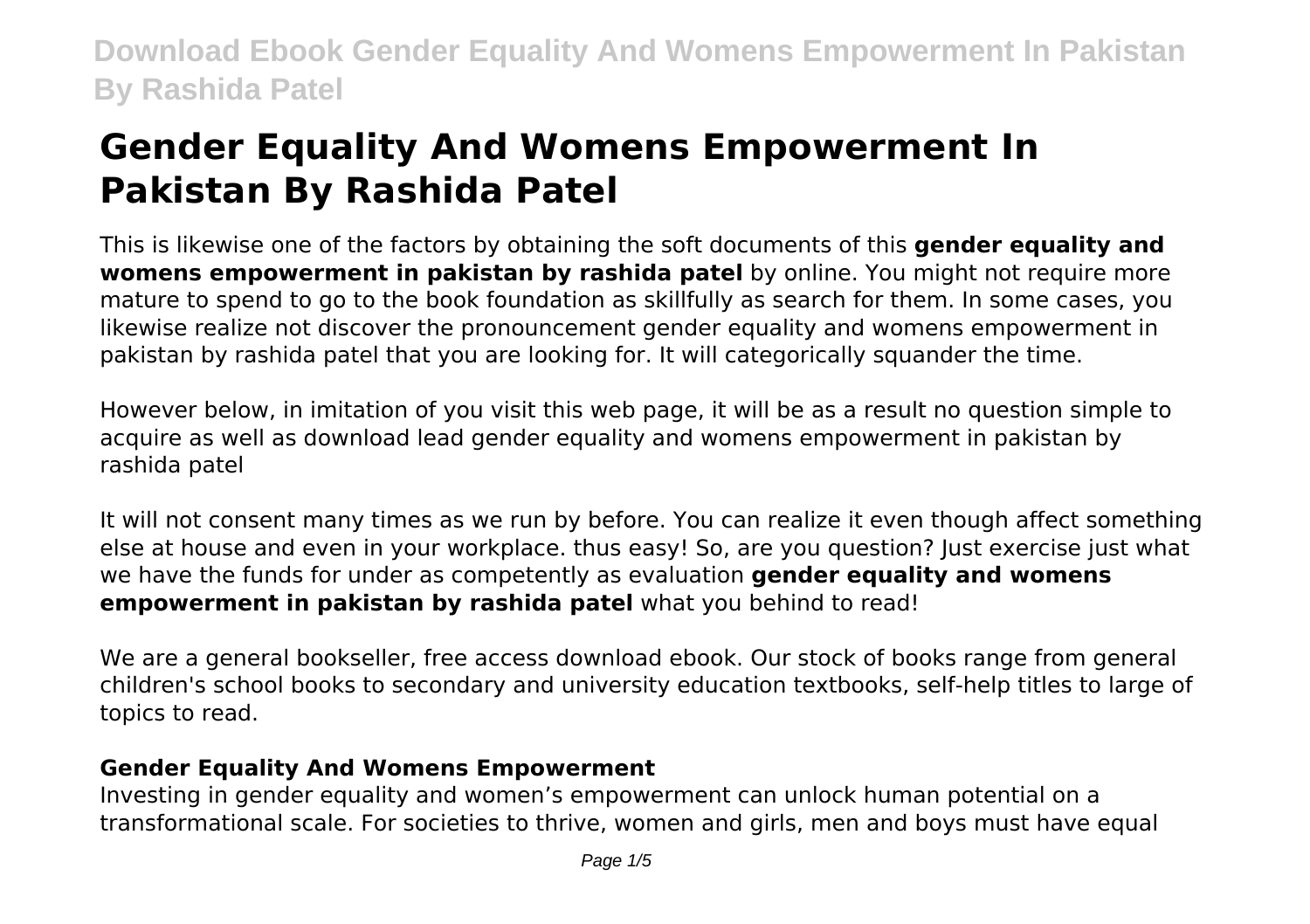access to education, healthcare, and technology. They must have equal control of resources, lands, and markets. And they must have equal rights and opportunities as peace-builders and leaders.

### **Gender Equality and Women's Empowerment | U.S. Agency for ...**

Gender equality and women's empowerment Martin 2020-07-23T15:36:59-04:00 ...

#### **Gender equality and women's empowerment – United Nations ...**

Gender equality means that men and women have equal power and equal opportunities for financial independence, education, and personal development. Women's empowerment is a critical aspect of achieving gender equality. It includes increasing a woman's sense of self-worth, her decision-making power, her access to opportunities and resources, her power and control over her own life inside and outside the home, and her ability to effect change.

### **Global Issues: Gender Equality and Women's Empowerment**

Since its creation 70 years ago, the UN has achieved important results in advancing gender equality, from the establishment of the Commission on the Status of Women - the main global...

### **Gender equality and women's empowerment .:. Sustainable ...**

At USAID, we believe that gender equality and women's empowerment isn't a part of development but the core of development. Progress cannot be delivered in a vacuum. For societies to thrive, women and girls must have access to education, healthcare, and technology. They must have control of resources, lands, and markets.

# **Gender Equality and Women's Empowerment | Archive - U.S ...**

Promoting gender equality and empowering women (Millennium Development Goal 3) is not only an important goal in itself but also represents a powerful strategy for achieving other MDGs, especially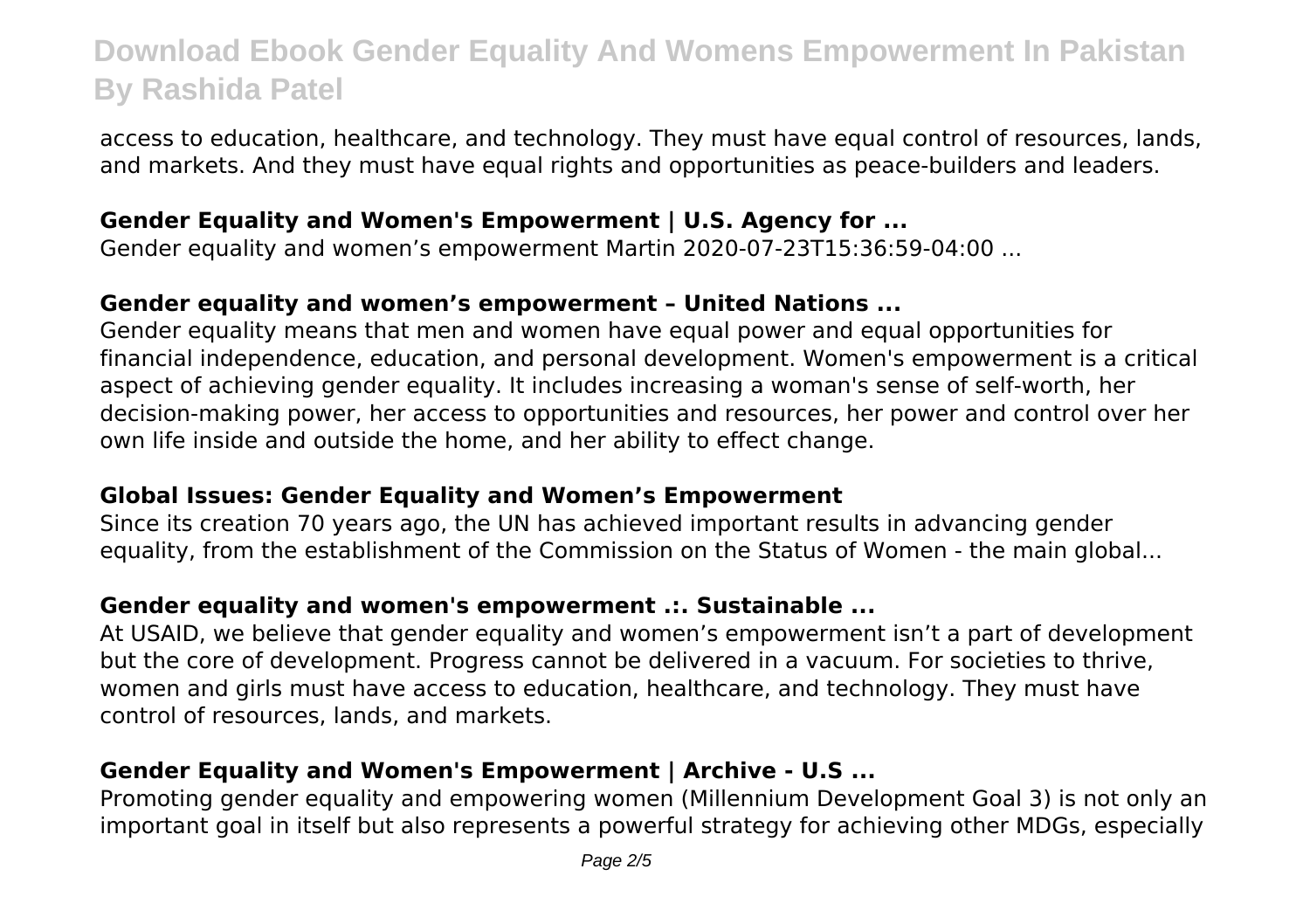MDG 5, which is to improve maternal health. This leaflet specifies what gender equality and women's empowerment mean, providing specific examples.

### **WHO | Women's empowerment and gender equality: Essential ...**

CARE is a gender equality organization fighting discrimination against women around the world. Help empower women by making a donation today.

### **Gender Equality and Women's Empowerment Around the World ...**

USAID works in partnership with the Government of Egypt to reduce gender gaps across a wide range of sectors and activities, including removing constraints to women's economic participation; addressing sexual harassment and gender-based violence; and reducing the gender enrollment gap at all levels of education – including improving access for girls to Science, Technology,

### **Gender Equality and Women's Empowerment | Egypt | U.S ...**

Gender Equality and Women's Empowerment USAID provides women with the tools and skills they need to support themselves and their families.

# **Gender Equality and Women's Empowerment | Ethiopia | U.S ...**

Gender Equality and Women's Empowerment Chunara Begum of Govindho Sree village in northeast Bangladesh is one of thousands of motivated and resourceful women living in disaster-prone regions and supported by USAID and partners to improve conditions for their families.

# **Gender Equality and Women's Empowerment | Bangladesh | U.S ...**

The Gender Equality and Women's Empowerment Specialist position will involve working in a selfdirected manner, as well as part of a team including Ghanaians and Canadians within a participatory and iterative project framework.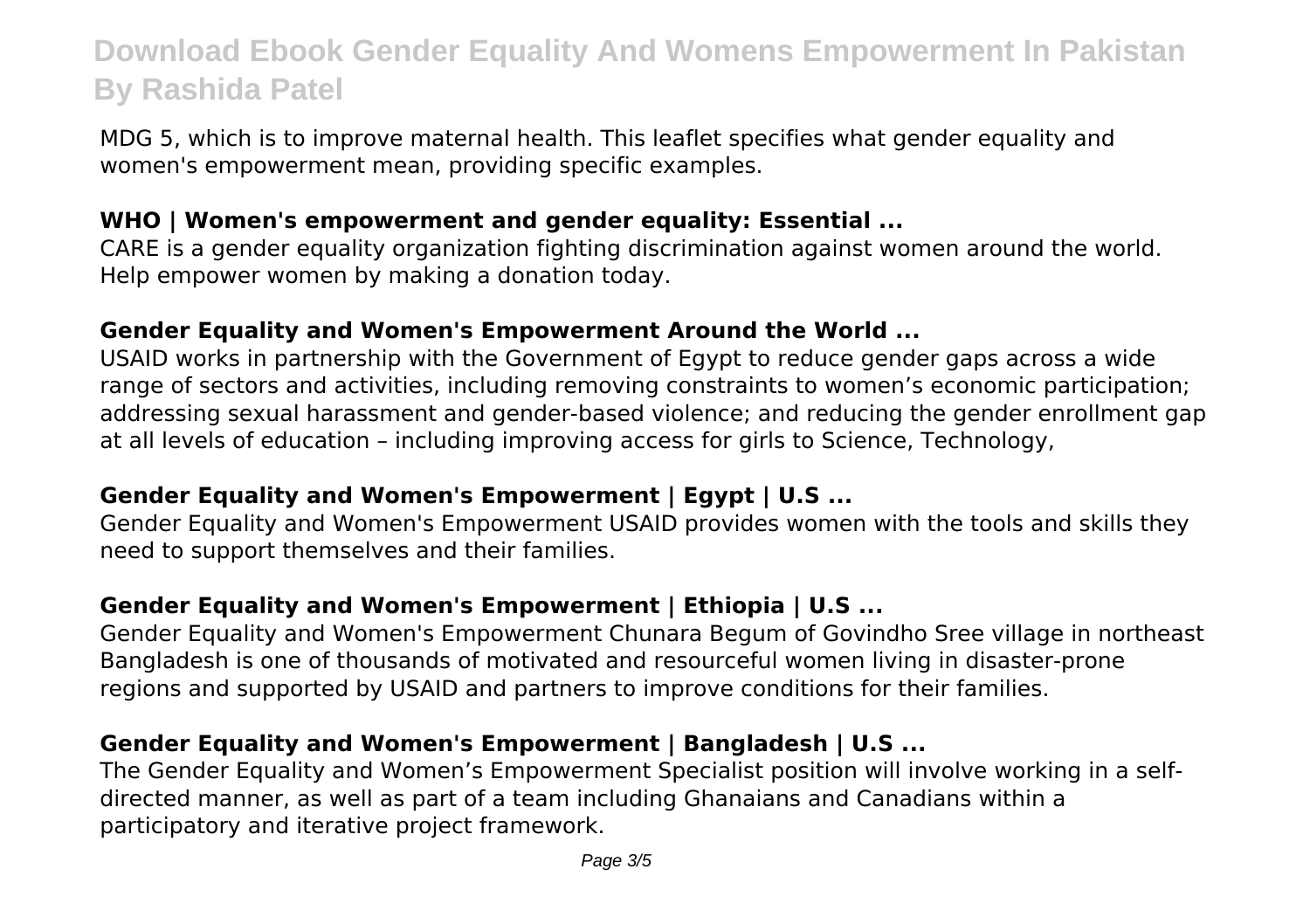### **Gender Equality and Women's Empowerment Specialist ...**

Create safe spaces for women and girls, so they can live free from gender-based violence. Increase women's access to credit facilities and markets opportunities. Increase the participation of women in decision and policymaking at all levels. Ensure women's participation in peacebuilding, conflict prevention, and mitigation.

# **Gender Equality and Women's Empowerment | Kenya | U.S ...**

Gender equality and the empowerment of women. It is UNIDO's vision that women and men equally lead, participate in, and benefit from inclusive and sustainable industrial development. UNIDO fully recognizes that gender equality and the empowerment of women lie at the heart of its mandate. The Organization is committed to addressing gender inequalities in industry and to harnessing women's full potential as leaders and economic agents of change, thereby transforming economies and ...

### **Gender equality and the empowerment of women | UNIDO**

The global empowerment of women is a new and advanced concept. Women constitute more than 50% of the population, and they and undertaking most of the work in life but receiving less income than men. Her working time in a day mostly 12-16 hours the rest of the time they are thinking about the next days.

### **Gender Equality And Women's Empowerment! | MomesCafe**

Internews' Gender Equality and Women's Empowerment Strategy defines our organization's guiding principles to gender equality and provides a framework for realising those principles. It is part of a family of policies that together articulate Internews' commitment to diversity, inclusion and equality.